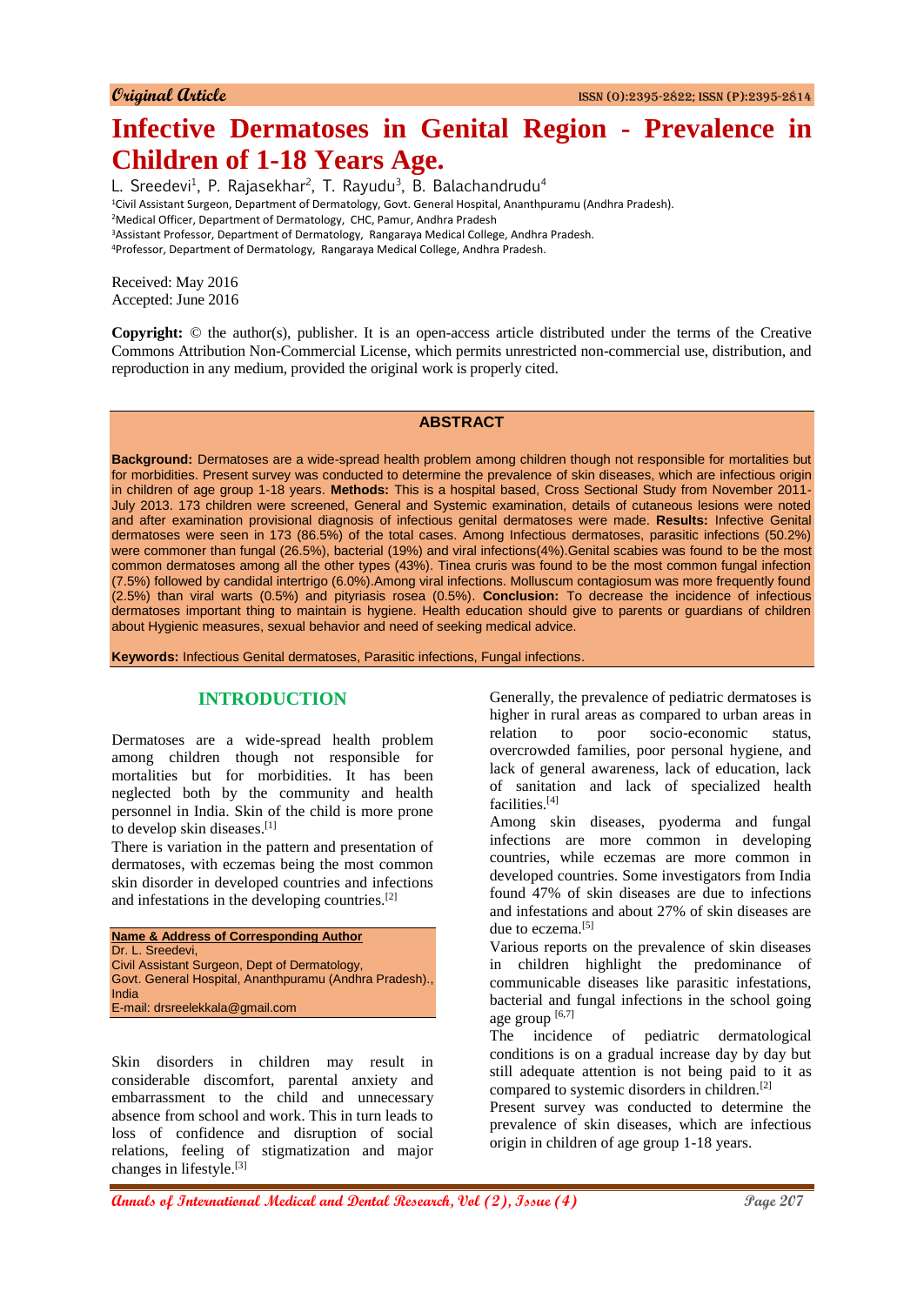## **MATERIALS AND METHODS**

This is a hospital based, Cross Sectional Study from November 2011- July 2013. The study was approved by the Institution Ethical committee of Rangaraya Medical College, Kakinada. An informed consent is taken from every patient or parent or guardian before enrolment.

A total of 200 children attending DVL & Pediatric OPD of Government General Hospital attached to Rangaraya Medical College, Kakinada were screened, among them 173 were clinically diagnosed as infectious Genital dermatoses and were selected for doing this study.

Inclusion criteria:

Children of either sex between 1 to 18 years of age attending DVL and Pediatric OPD with a clinical diagnosis of Genital dermatosis.

Exclusion criteria:

- 1. Patients not willing to participate and guardian not willing to allow their children for the study.
- 2. Those cases which are repeated are also excluded.

A detailed epidemiological data have been taken from all studied children, which includes name, age, sex, socio economic status, detailed history of present complaints, history of sexual exposure, related significant past and personal history. General and Systemic examination, details of cutaneous lesions were noted and after examination provisional diagnosis of genital dermatoses were made.

Patients were advised for routine blood and urine examination, skin scrapings for bacterial, fungal and parasitic examinations, cytology of skin, related serological examination to rule out sexually transmitted diseases.

Data was entered into excel sheet and analyzed which is represented in the form of tables, bar diagrams & pie diagrams.

### **RESULTS**

In the present study, the majority of genital dermatoses were found in adolescents 9-18 years (35.5%) followed by preschool children 3-6 years (31.5%), toddlers 1-3 years (17.5%) & school children 6-9 years (15.5%), in decreasing order.

In all the age groups, there is predominant involvement of male children when compared to females with the exception of toddlers.

Infective Genital dermatoses were seen in 173 (86.5%) of the total cases. Among Infectious dermatoses, parasitic infections (50.2%) were commoner than fungal (26.5%), bacterial (19%) and viral infections (4%).

Genital scabies was found to be the most common dermatoses among all the other types (43%). Scabies with secondary infection constituted 18%. Bullous impetigo was the predominant bacterial infection (9.5%) followed by Folliculitis (3.5%), Furunculosis (2%), BT Hansen's (1.0%) and Septic bubo (0.5%). Tinea cruris was found to be the most common fungal infection (7.5%) followed by candidal intertrigo (6.0%). Perianal dermatitis and candidal vulvitis were seen in 6.0% and 3.5% respectively. Among viral infections, Molluscum contagiosum was more frequently found (2.5%) than viral warts (0.5%) and pityriasis rosea (0.5%).

| Table 1: Prevalence of various types of Infective Dermatoses |                             |                    |  |  |  |  |  |  |
|--------------------------------------------------------------|-----------------------------|--------------------|--|--|--|--|--|--|
|                                                              | No. of Cases (N)            | Percentage $(\% )$ |  |  |  |  |  |  |
|                                                              | Parasitic Infestations      |                    |  |  |  |  |  |  |
| <b>Genital Scabies</b>                                       | 50                          | 25.0               |  |  |  |  |  |  |
| Scabies With Secondary infection                             | 36                          | 18.0               |  |  |  |  |  |  |
| Posthitis due to insect bite                                 |                             | 0.5                |  |  |  |  |  |  |
|                                                              | <b>Bacterial Infections</b> |                    |  |  |  |  |  |  |
| <b>Bullous Impetigo</b>                                      | 19                          | 9.5                |  |  |  |  |  |  |
| <b>Folliculitis</b>                                          | $\overline{7}$              | 3.5                |  |  |  |  |  |  |
| Furunculosis                                                 | $\overline{4}$              | 2.0                |  |  |  |  |  |  |
| BT Hansen's                                                  | $\overline{2}$              | 1.0                |  |  |  |  |  |  |
| Septic bubo                                                  |                             | 0.5                |  |  |  |  |  |  |
|                                                              | <b>Fungal Infections</b>    |                    |  |  |  |  |  |  |
| Tinea Cruris                                                 | 15                          | 7.5                |  |  |  |  |  |  |
| Candidal Intertrigo                                          | 12                          | 6.0                |  |  |  |  |  |  |
| Candidal vulvitis                                            | $\overline{7}$              | 3.5                |  |  |  |  |  |  |
| Perianal Dermatitis                                          | 12                          | 6.0                |  |  |  |  |  |  |
|                                                              | Viral infections            |                    |  |  |  |  |  |  |
| <b>Genital Warts</b>                                         |                             | 0.5                |  |  |  |  |  |  |
| Molluscum Contagiosum                                        | 5                           | 2.5                |  |  |  |  |  |  |
| P. Rosea                                                     |                             | 0.5                |  |  |  |  |  |  |
| Total                                                        | 173                         | 86.5               |  |  |  |  |  |  |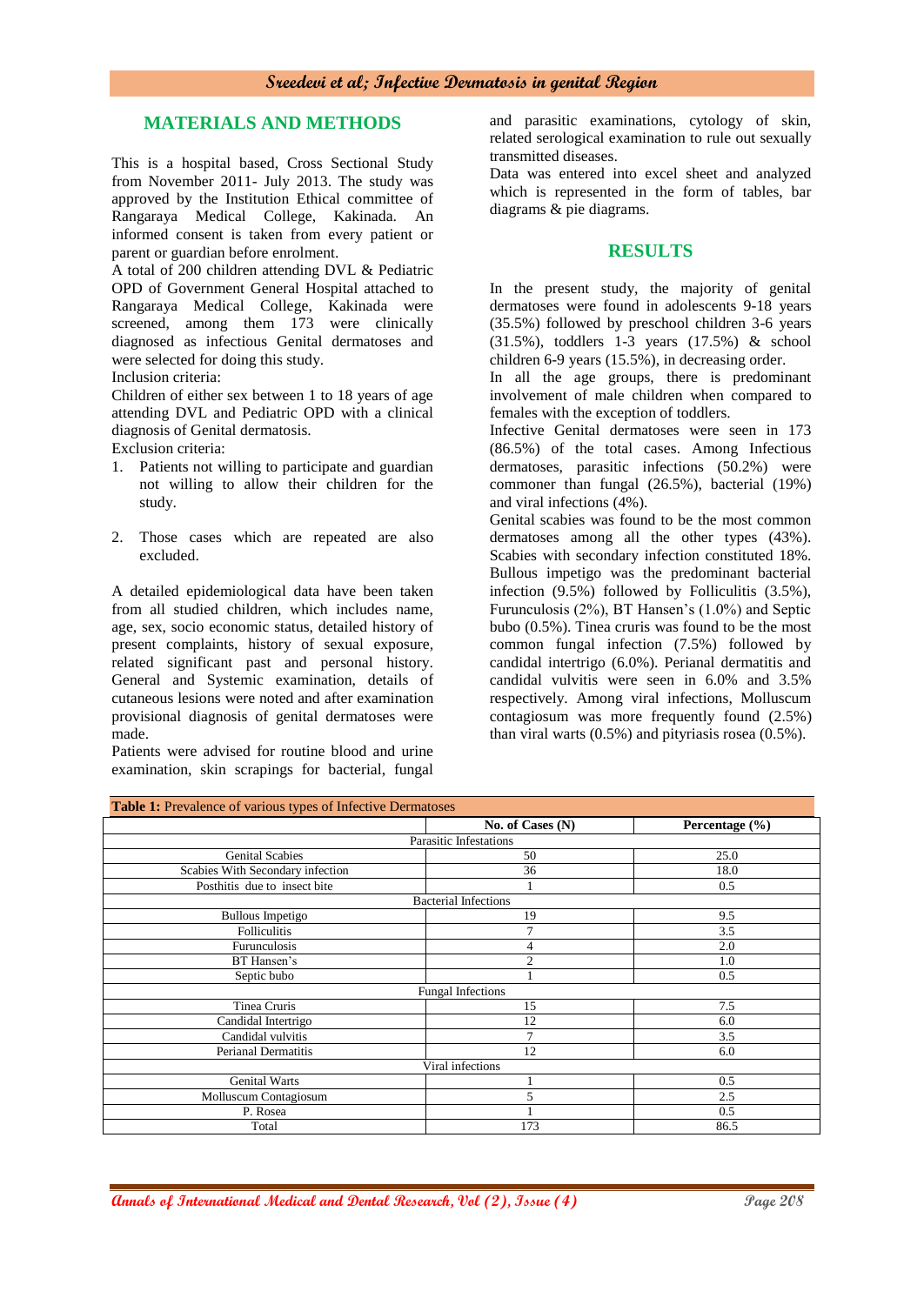SCABIES WITH<br>SECONDARY INFECTION

**BULLOUS IMPETIGO ON BUTTOCKS** 



**Figure 1**: Photograph of Scabies and Bullous Impetigo

The most common infective genital dermatoses was genital scabies (11.04%) & scabies with secondary infection (10.44%) in the age group of 9- 18 years, bullous impetigo (8.12%) in preschool children and tinea cruris (5.22%) in adolescent age group.



**MOLLUSCUM CONTAGIOSUM** 



**Figure 2**: Photograph of Scabies and Bullous Impetigo

Genital scabies (24.86%) and scabies with secondary infection (15.03%) were most common in male children, whereas scabies with secondary infection (5.78%), bullous impetigo (5.20%) & candidal intertrigo (5.20%) were predominant in female children.

| able 2: Age distribution of various types of Infective dermatoses |              |               |                |              |          |          |                |          |                |       |
|-------------------------------------------------------------------|--------------|---------------|----------------|--------------|----------|----------|----------------|----------|----------------|-------|
|                                                                   |              |               |                | Age group    |          |          |                |          |                |       |
| Genital dermatoses                                                | $1 - 3$      | $\frac{0}{6}$ | $3-6$          | $\%$         | $6-9$    | $\%$     | $9-18$         | $\%$     | Total          | $\%$  |
| <b>Parasitic infestations</b>                                     |              |               |                |              |          |          |                |          |                |       |
| <b>Genital Scabies</b>                                            | 4            | 2.32          | 14             | 8.12         | 13       | 7.54     | 19             | 11.02    | 50             | 28.90 |
| Scabies With $20$ infection                                       | 2            | 1.16          | 11             | 6.38         | $\sim$   | 2.9      | 18             | 10.44    | 36             | 20.81 |
| Posthitis due to insect bite                                      | $\Omega$     | $\Omega$      | $\Omega$       | $\mathbf{0}$ | 1        | 0.58     | $\mathbf{0}$   | $\Omega$ | 1              | 0.58  |
| <b>Bacterial infections</b>                                       |              |               |                |              |          |          |                |          |                |       |
| <b>Bullous Impetigo</b>                                           | 2            | 1.16          | 14             | 8.12         | 1        | 0.58     | $\mathfrak{2}$ | 1.16     | 19             | 11.02 |
| <b>Folliculitis</b>                                               | 1            | 0.58          | 5.             | 2.9          | 1        | 0.58     | $\Omega$       | $\Omega$ | 7              | 4.06  |
| <b>Furunculosis</b>                                               | $\mathbf{1}$ | 0.58          | 3              | 1.74         | $\Omega$ | $\Omega$ | $\Omega$       | $\Omega$ | $\overline{4}$ | 2.32  |
| BT Hansen's                                                       | $\Omega$     | $\Omega$      | $\theta$       | $\Omega$     | $\Omega$ | $\Omega$ | $\mathfrak{2}$ | 1.16     | 2              | 1.16  |
| Septic bubo                                                       | $\Omega$     | $\Omega$      | $\theta$       | $\Omega$     | $\Omega$ | $\Omega$ | $\mathbf{1}$   | 0.58     |                | 0.58  |
| <b>Fungal infections</b>                                          |              |               |                |              |          |          |                |          |                |       |
| Tinea Cruris                                                      | 3            | 1.73          | $\overline{c}$ | 1.16         |          | 0.58     | 9              | 5.22     | 15             | 8.67  |
| Candidal Intertrigo                                               | 5            | 2.89          | 1              | 0.58         | 1        | 0.58     | 5              | 2.9      | 12             | 6.94  |
| Candidal vulvitis                                                 | 3            | 1.73          | 1              | 0.58         | $\Omega$ | $\Omega$ | 3              | 1.73     | 7              | 4.05  |
| <b>Perianal Dermatitis</b>                                        | 6            | 3.47          | 2              | 1.16         | 1        | 0.58     | 3              | 1.73     | 12             | 6.96  |
| <b>Viral infections</b>                                           |              |               |                |              |          |          |                |          |                |       |
| Molluscum Contagiosum                                             | 2            | 1.16          | 1              | 0.58         | 1        | 0.58     | $\mathbf{1}$   | 0.58     | 5              | 2.89  |
| <b>Genital Warts</b>                                              | $\Omega$     | $\Omega$      | 1              | 0.58         | $\Omega$ | $\Omega$ | $\Omega$       | $\Omega$ |                | 0.58  |
| P. Rosea                                                          | $\mathbf{1}$ | 0.58          | $\Omega$       | $\Omega$     | $\Omega$ | $\Omega$ | $\Omega$       | $\Omega$ |                | 0.58  |
| Total                                                             | 30           | 17.4          | 55             | 31.9         | 25       | 14.5     | 63             | 36.54    | 173            | 100   |

**Table 2:** Age distribution of various types of Infective dermatoses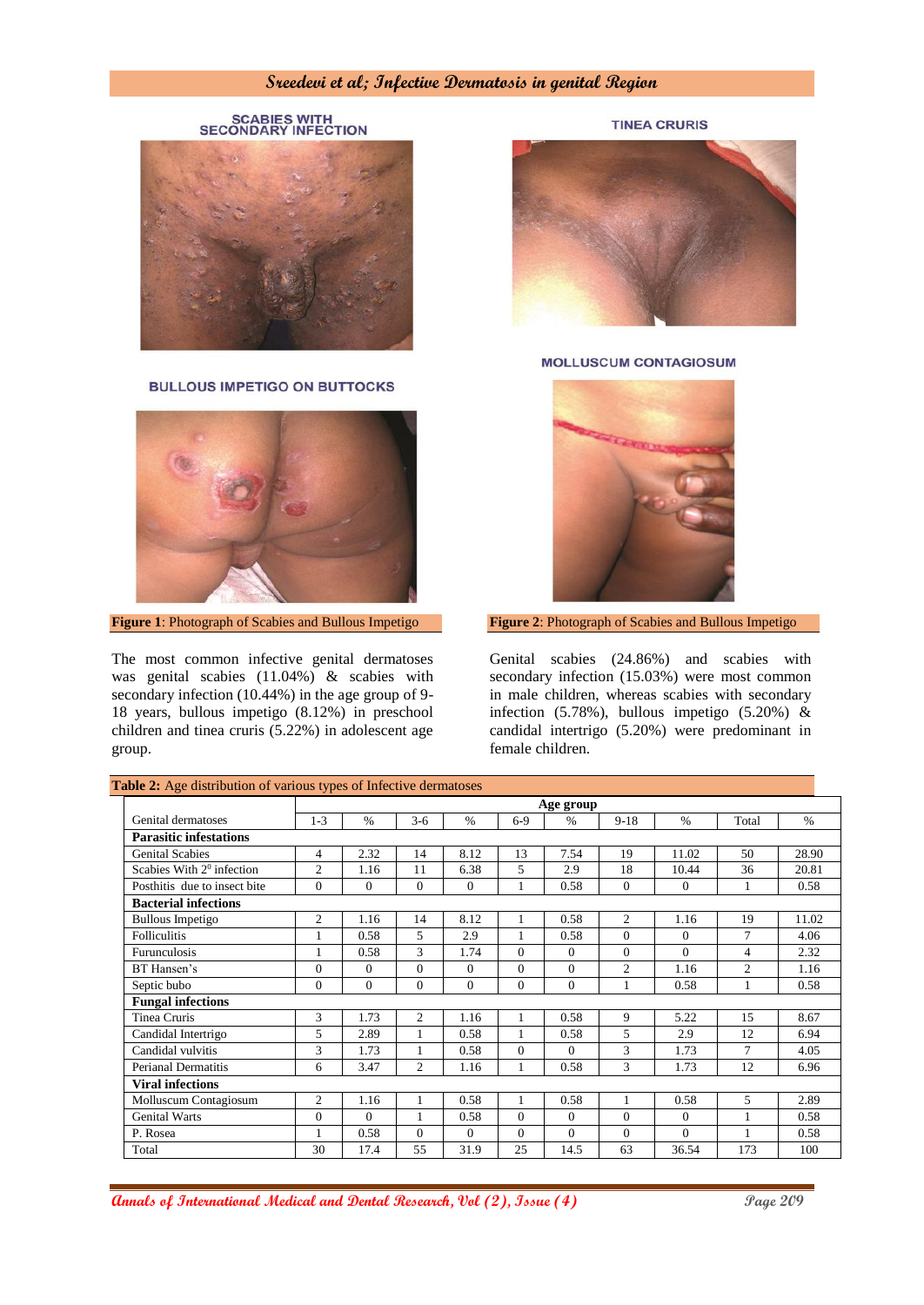| <b>Table 3:</b> Sex distribution of various types of Infective Dermatoses |                             |               |                |               |                |               |  |  |  |
|---------------------------------------------------------------------------|-----------------------------|---------------|----------------|---------------|----------------|---------------|--|--|--|
| <b>Genital Dermatoses</b>                                                 | <b>Sex</b>                  |               |                |               |                |               |  |  |  |
|                                                                           |                             | $\frac{6}{6}$ | Female         | $\frac{0}{0}$ | Total          | $\frac{0}{0}$ |  |  |  |
| <b>Parasitic Infestations</b>                                             |                             |               |                |               |                |               |  |  |  |
| <b>Genital Scabies</b>                                                    | 43                          | 24.86         | $\tau$         | 4.05          | 50             | 28.90         |  |  |  |
| Scabies With Secondary infection                                          | 26                          | 15.03         | 10             | 5.78          | 36             | 20.81         |  |  |  |
| Posthitis due to insect bite                                              |                             | 0.58          | $\mathbf{0}$   | 0.00          | 1              | 0.58          |  |  |  |
|                                                                           | <b>Bacterial Infections</b> |               |                |               |                |               |  |  |  |
| <b>Bullous Impetigo</b>                                                   | 10                          | 5.78          | 9              | 5.20          | 19             | 10.98         |  |  |  |
| <b>Folliculitis</b>                                                       | 6                           | 3.47          |                | 0.58          | 7              | 4.05          |  |  |  |
| Furunculosis                                                              | 3                           | 1.73          | 1              | 0.58          | $\overline{4}$ | 2.31          |  |  |  |
| BT leprosy                                                                |                             | 0.58          |                | 0.58          | $\overline{c}$ | 1.16          |  |  |  |
| Septic bubo                                                               |                             | 0.58          | $\mathbf{0}$   | 0.00          | 1              | 0.58          |  |  |  |
| <b>Fungal Infections</b>                                                  |                             |               |                |               |                |               |  |  |  |
| Tinea Cruris                                                              | 8                           | 4.62          | $\tau$         | 4.05          | 15             | 8.67          |  |  |  |
| Candidal Intertrigo                                                       | 3                           | 1.73          | 9              | 5.20          | 12             | 6.94          |  |  |  |
| Candidal vulvitis                                                         | $\overline{0}$              | 0.00          | 7              | 4.05          | 7              | 4.05          |  |  |  |
| Perianal Dermatitis                                                       | 5                           | 2.89          | 7              | 4.05          | 12             | 6.94          |  |  |  |
|                                                                           | Viral infections            |               |                |               |                |               |  |  |  |
| Molluscum Contagiosum                                                     | 5                           | 2.89          | $\theta$       | 0.00          | 5              | 2.89          |  |  |  |
| <b>Genital Warts</b>                                                      |                             | 0.58          | $\overline{0}$ | 0.00          | 1              | 0.58          |  |  |  |
| P. Rosea                                                                  |                             | 0.58          | $\mathbf{0}$   | 0.00          | 1              | 0.58          |  |  |  |
| Total                                                                     | 114                         | 65.90         | 59             | 34.10         | 173            | 100.00        |  |  |  |

| <b>Genital dermatoses</b>                  | <b>Socio-Economic Status</b> |                               |               |               |          |                                                                   |                |               |  |  |  |
|--------------------------------------------|------------------------------|-------------------------------|---------------|---------------|----------|-------------------------------------------------------------------|----------------|---------------|--|--|--|
|                                            | Low                          | $\frac{0}{0}$                 | <b>Middle</b> | $\frac{0}{0}$ | High     | $\frac{0}{0}$                                                     | <b>Total</b>   | $\frac{0}{0}$ |  |  |  |
|                                            |                              | <b>Parasitic Infestations</b> |               |               |          |                                                                   |                |               |  |  |  |
| <b>Genital Scabies</b>                     | 20                           | 11.56                         | 30            | 17.34         | $\Omega$ | $\Omega$                                                          | 50             | 28.90         |  |  |  |
| <b>Scabies With</b><br>Secondary infection | 8                            | 4.62                          | 28            | 16.18         | $\Omega$ | $\theta$                                                          | 36             | 20.81         |  |  |  |
| Posthitis due to insect bite               | $\overline{0}$               | 0.00                          | $\mathbf{1}$  | 0.58          | $\Omega$ | $\Omega$                                                          | 1              | 0.58          |  |  |  |
| <b>Bacterial Infections</b>                |                              |                               |               |               |          |                                                                   |                |               |  |  |  |
| <b>Bullous Impetigo</b>                    | 7                            | 4.05                          | 12            | 6.94          | $\Omega$ | $\Omega$                                                          | 19             | 10.98         |  |  |  |
| <b>Folliculitis</b>                        | 6                            | 3.47                          |               | 0.58          | $\Omega$ | $\Omega$                                                          | 7              | 4.05          |  |  |  |
| Furunculosis                               | 4                            | 2.31                          | $\Omega$      | 0.00          | $\Omega$ | $\Omega$                                                          | 4              | 2.31          |  |  |  |
| <b>BT</b> leprosy                          |                              | 0.58                          |               | 0.58          | $\Omega$ | $\Omega$                                                          | $\overline{c}$ | 1.16          |  |  |  |
| Septic bubo                                | $\Omega$                     | 0.00                          |               | 0.58          | 0        | $\Omega$                                                          | 1              | 0.58          |  |  |  |
| <b>Fungal Infections</b>                   |                              |                               |               |               |          |                                                                   |                |               |  |  |  |
| Tinea Cruris                               | 10                           | 5.78                          | 5             | 2.89          | $\Omega$ | $\Omega$                                                          | 15             | 8.67          |  |  |  |
| Candidal Intertrigo                        | 7                            | 4.05                          | 5             | 2.89          | $\Omega$ | $\Omega$                                                          | 12             | 6.94          |  |  |  |
| Candidal vulvitis                          | $\overline{2}$               | 1.16                          | 5             | 2.89          | $\Omega$ | $\Omega$                                                          | 7              | 4.05          |  |  |  |
| <b>Perianal Dermatitis</b>                 | $\overline{7}$               | 4.05                          | 5             | 2.89          | $\Omega$ | $\Omega$                                                          | 12             | 6.94          |  |  |  |
|                                            |                              | Viral infections              |               |               |          | 5<br>$\Omega$<br>2.89<br>$\theta$<br>0.58<br>$\mathbf{0}$<br>0.58 |                |               |  |  |  |
| Molluscum Contagiosum                      | $\mathbf{0}$                 | 0.00                          | 5             | 2.89          | $\Omega$ |                                                                   |                |               |  |  |  |
| <b>Genital Warts</b>                       |                              | 0.58                          | $\Omega$      | 0.00          | $\Omega$ |                                                                   |                |               |  |  |  |
| P. Rosea                                   | $\overline{0}$               | 0.00                          | 1             | 0.58          | $\Omega$ |                                                                   |                |               |  |  |  |
| Total                                      | 73                           | 42.20                         | 100           | 57.80         | 0        | $\Omega$                                                          | 173            | 100.00        |  |  |  |

In children of low socio-economic class, genital scabies (16.18%) and tinea cruris (5.78%) were most common. Genital scabies (33.52%) was most common in middle socio-economic class children.

## **DISCUSSION**

The evaluation for skin disorders forms an important component of primary health care practice for all including children. The prevalence of certain skin diseases in children can reflect status of health, hygiene, and personal cleanliness of a community.[8] The pattern of skin disease is a consequence of poverty, malnutrition, overcrowding, poor hygiene, illiteracy, and social backwardness in many parts of India.[9]

In the present study, Male children are predominantly involved with genital dermatoses (66%) than female children (34%) [Table 3]. This might be because of neglected female children in male dominated society or increased exposure of male children to soil and muddy environment.

In this study, 51% of, children with genital dermatoses belonged to medium socio economic status & 49% to low socio-economic status. None were from high socio-economic status [Table 4]. This is probably due to not attending of the high socio-economic status children to Government Hospitals and because of affordability to consult a private doctor, and not able to wait for prolonged waiting hours or due to increased standard of living and personal hygiene in high socio-economic status. Poor standard of living in low socio-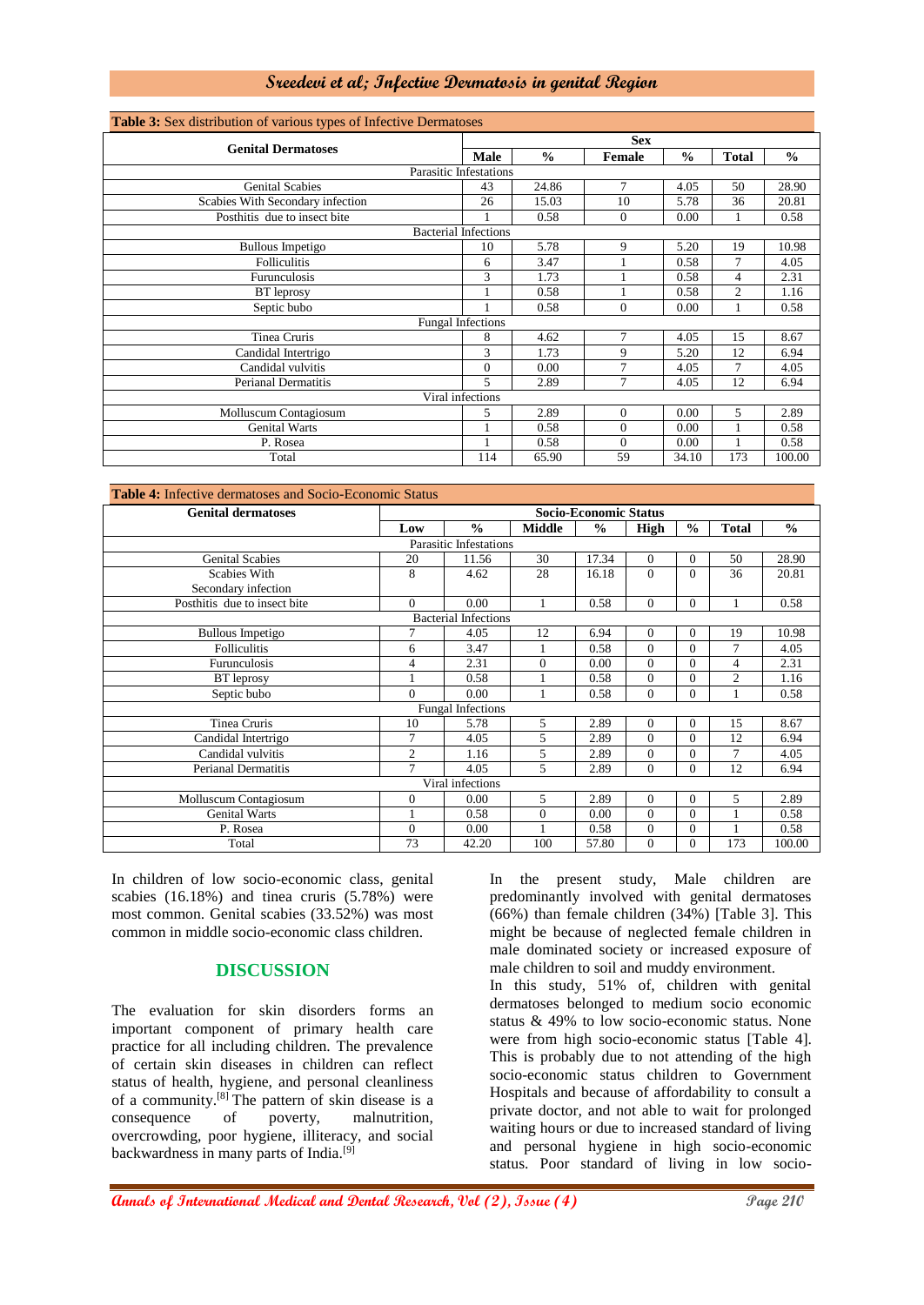economic status may be a reason for increased dermatoses in low socio-economic status and because of more number of children of middle and low socio-economic status attending to Government hospitals.

In our study, out of 200 children, infective dermatoses are seen in 173(86.5%) children. Karthikeyan K et al<sup>[6]</sup> found infection  $\&$  infestation  $(54.5\%)$  in his study. Negi KS et al<sup>[10]</sup>, in his institutionalized study, out of 1754 children, infectious dermatoses were found in 1250 (50.9%). The warm and humid environment in and around sea coast and sandy soil of Kakinada may be a place for infective organisms to flourish and this may be the cause for increased percentage of infective dermatoses in our study.

Parasitic infestations like scabies are more prevalent in more populous country like India, and due to overcrowding, poor hygiene, susceptibility & easy transmissibility, there is increased chances of transmission to other children.

In the present study, out of 200 cases, scabies (43%) was found to be the most common dermatoses among all the other infective dermatoses. Genital scabies was seen in 25% and scabies with secondary infections in 18% of cases. The predominant age group where scabies was seen is adolescents (21.46%). It was seen less among toddlers (3.48%). This might be due to increased exposure with other children suffering from scabies infestation in adolescents.

In the present study, out of 200 children, bacterial infections are 16.5%, bullous impetigo is 9.5% followed by folliculitis (3.5%), furunculosis (2%) respectively.

Negi KS et al  $[10]$  in his study found that pyoderma (15.4%) which is correlating with our study. Sardana K et a<sup>[11]</sup> found bacterial infections  $27.39\%$ in his study. Gosh SK et al<sup>[12]</sup> found that pyoderma, was the most common skin disease (35.6%), which differ from the present study. This is because the pattern of skin diseases varies from region to region which is attributed to differing climatic, cultural and socio-economic factors.[13]

In fungal infections, Tinea cruris was found to be the most common (7.5%) followed by Candidal intertrigo and perianal dermatitis (6.0%). Sardana K et al<sup>[11]</sup> found 4.65% of fungal infections in his study which is correlating with our study

Among viral infections, Molluscum contagiosum was more frequently found (2.5%) than viral warts (0.5%) and Pityriasis rosea (0.5%). In Gosh SK et  $al^{[12]}$  study Molluscum contagiosum was found in 4.6% of the children which is correlating with our study.

In the present study, majority of viral infections in were seen in toddlers  $(1.74%)$  and all were male. Sardana K et al<sup>[11]</sup> found viral infections in  $3.68\%$ which is correlating with our study (3.5% ).

The chronic dermatoses are associated with significant morbidity and psychological impact. Adequate amount of health education and training for hygienic practices are essential to reduce the prevalence of dermatoses among children [14-16].

## **CONCLUSION**

Infectious Genital dermatoses were common in adolescents 9-18 years, male children, low and middle socio-economic status children. Among Infectious dermatoses, parasitic infections (50.2%) were commoner than fungal (26.5%), bacterial (19%) and viral infections (4%). To decrease the incidence of infectious dermatoses important thing to maintain is hygiene. Health education should give to parents or guardians of children about Hygienic measures, sexual behavior and need of seeking medical advice.

#### *Acknowledgement*

We are happy to express grateful towards Department of Pediatrics for helping us while doing this research work

#### **REFERENCES**

- 1. Olayinka A, Olasode EB, Henshaw NA, Akpan and Agbulu RE. The Pattern of Dermatoses in a Skin Clinic in Calabar, Nigeria: A Baseline Study. Clinical Medicine Insights: Dermatology. 2011; 4 1-6
- 2. India Saurabh Sharma, Roopam Bassi, Manmeet Kaur Sodhi. Epidemiology of dermatoses in children and adolescents in Punjab. Journal of Pakistan Association of Dermatologists. 2012; 22 (3):224-229.
- 3. Suman H, Tulsyan, Savita Chaudhary, Devesh Mishra. A school survey of dermatological disorders and associated socio-economic factors in Lucknow; a region of north India. Egyptian Dermatology online journal. 2012; 8(2):4.
- 4. Sharma NK, Garg BK, Goel M. Pattern of skin diseases in urban school children. Indian J Dermatol Venereol Leprol.  $1986: 52.330-1$
- 5. Sayal SK, Bal AS, Gupta CM. Pattern of skin diseases in paediatric age group and adolescents. Indian J Dermatol Venereol Leprol. 1998 May-Jun;64(3):117-9.
- 6. Kaliaperumal Karthikeyan, Devinder Mohan Thappa and Jeevan kumar B. Pattern of Pediatric Dermatoses in a Referral Center in South India. Indian Pediatrics. 2004; 41:373-377.
- 7. Sharma RC, Vibhu Mendiratta. Clinical Profile Of Cutaneous Infections And Infestations In the Paediatric Age Group. Ind J Dermatol. 1999; 44(4).
- 8. Taghreed Jameel Almaaita, Salah A Abdallat. Prevalence of skin diseases in Jordanian children. Rawal Medical Jordan. 2012; 37(4):374-376.
- 9. Manisha Balai, Ashok Kumar Khare, Lalit Kumar Gupta, Asit Mittal, and C M Kuldeep. Pattern of Pediatric Dermatoses in a Tertiary Care Centre of South West Rajasthan. Indian J Dermatol. 2012; 57(4): 275–278.
- 10. Negi KS, Kandpal SD, Parsad D. Pattern of skin diseases in children in Garhwal region of Uttar Pradesh. In Pediatrics 2001;38:77-80.